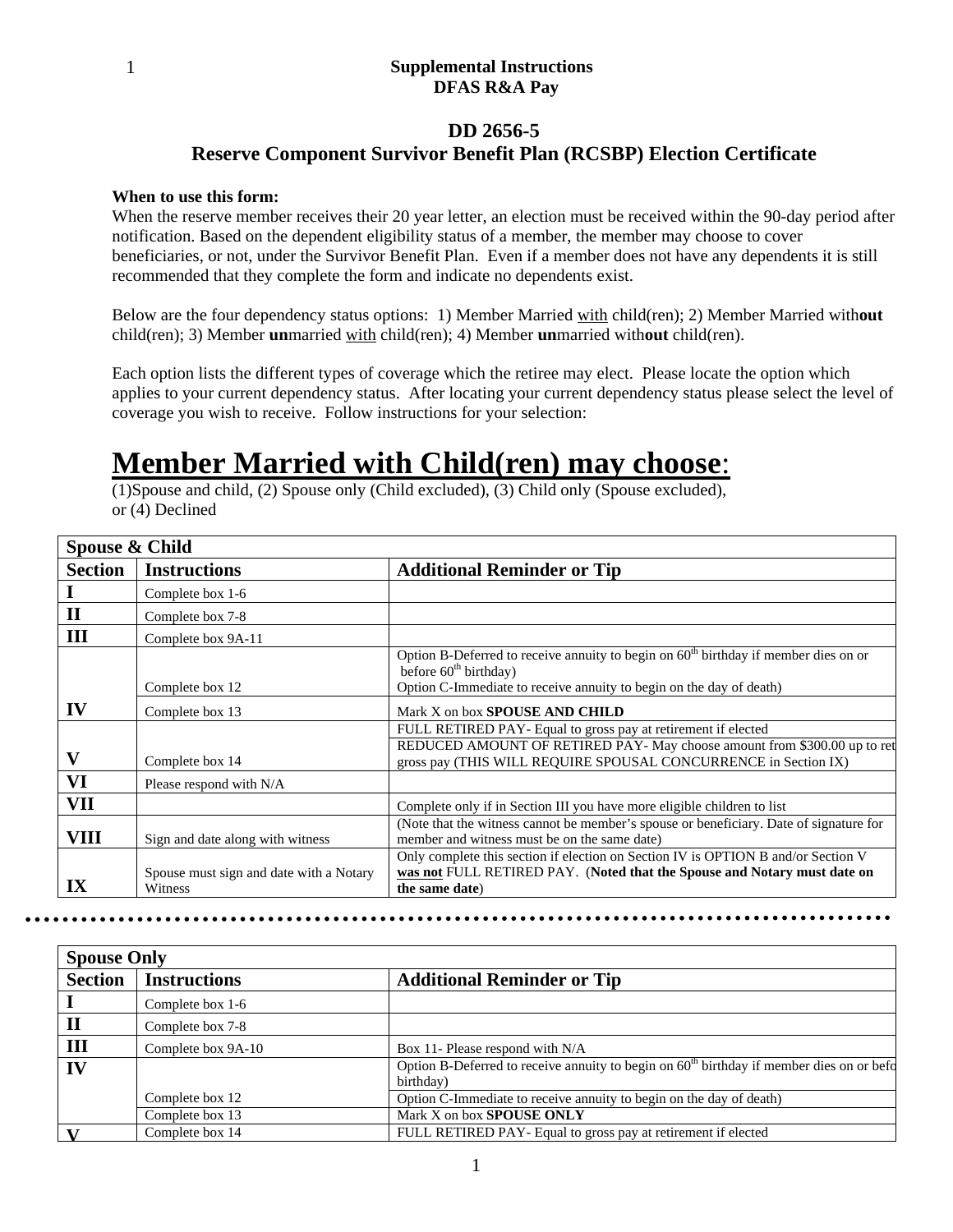#### **Supplemental Instructions DFAS R&A Pay**

|             |                                                    | REDUCED AMOUNT OF RETIRED PAY- May choose amount from \$300.00 up to<br>retired gross pay (THIS WILL REQUIRE SPOUSAL CONCURRENCE in Section<br>IX)                              |
|-------------|----------------------------------------------------|---------------------------------------------------------------------------------------------------------------------------------------------------------------------------------|
| VI          | Please respond with N/A                            |                                                                                                                                                                                 |
| VII         | Please respond with N/A                            |                                                                                                                                                                                 |
| <b>VIII</b> | Sign and date along with witness                   | (Note that the witness cannot be member's spouse or beneficiary. Date of signature for<br>member and witness must be on the same date)                                          |
|             | Spouse must sign and date with a Notary<br>Witness | Only complete this section if election on Section IV is OPTION B and/or Section V<br>was not FULL RETIRED PAY. (Noted that the Spouse and Notary must date on<br>the same date) |

|                | <b>Child Only</b>                       |                                                                                               |  |
|----------------|-----------------------------------------|-----------------------------------------------------------------------------------------------|--|
| <b>Section</b> | <b>Instructions</b>                     | <b>Additional Reminder or Tip</b>                                                             |  |
|                | Complete box 1-6                        |                                                                                               |  |
| $\mathbf{I}$   | Complete box 7-8                        |                                                                                               |  |
|                |                                         | Box $10 - N/A$                                                                                |  |
|                |                                         | Box 11- List all eligible children under 18, or under 22 if full time students, or any        |  |
| Ш              | Complete Box 9A - 11                    | age if disabled and incapable of self-support before age 18 (or 22 if a full time<br>student) |  |
|                |                                         | Option B-Deferred to receive annuity to begin on $60th$ birthday if member dies on or be      |  |
|                |                                         | birthday)                                                                                     |  |
|                | Complete box 12                         | Option C-Immediate to receive annuity to begin on the day of death)                           |  |
| IV             | Complete box 13                         | Mark X on box CHILD ONLY                                                                      |  |
|                |                                         | FULL RETIRED PAY- Equal to gross pay at retirement if elected                                 |  |
|                |                                         | REDUCED AMOUNT OF RETIRED PAY- May choose amount from \$300.00 up to                          |  |
| V              | Complete box 14                         | retired gross pay.                                                                            |  |
| VI             | Please respond with N/A                 |                                                                                               |  |
| VII            |                                         | If applicable for additional eligible Child(ren)                                              |  |
|                |                                         | (Note that the witness cannot be member's beneficiary. Date of signature for member           |  |
| VIII           | Sign and date along with witness        | and witness must be on the same date)                                                         |  |
|                |                                         | Only complete this section if election on Section IV is OPTION B and/or Section V             |  |
|                | Spouse must sign and date with a Notary | was not FULL RETIRED PAY. (Noted that the Spouse and Notary must date on                      |  |
| IX             | Witness                                 | the same date)                                                                                |  |

| <b>Declined</b> |                                         |                                                                                |
|-----------------|-----------------------------------------|--------------------------------------------------------------------------------|
| <b>Section</b>  | <b>Instructions</b>                     | <b>Additional Reminder or Tip</b>                                              |
|                 | Complete box 1-6                        |                                                                                |
| $\mathbf{I}$    | Complete box 7-8                        |                                                                                |
| Ш               | Complete box 9A-11                      |                                                                                |
|                 | Complete box 12                         | Option A-Declined until age 60                                                 |
| IV              |                                         | Box 13 - N/A                                                                   |
| $\mathbf v$     | Please respond with N/A                 |                                                                                |
| VI              | Please respond with N/A                 |                                                                                |
| VII             |                                         | Complete only if in Section III you have more eligible children to list        |
|                 |                                         | (Note that the witness cannot be member's spouse or beneficiary.               |
| <b>VIII</b>     | Sign and date along with witness        | Date of signature for member and witness must be on the same date)             |
|                 | Spouse must sign and date with a Notary | (Note that the Spouse and Notary must date on the same date and must be on the |
| IX              | Witness                                 | same date or after member)                                                     |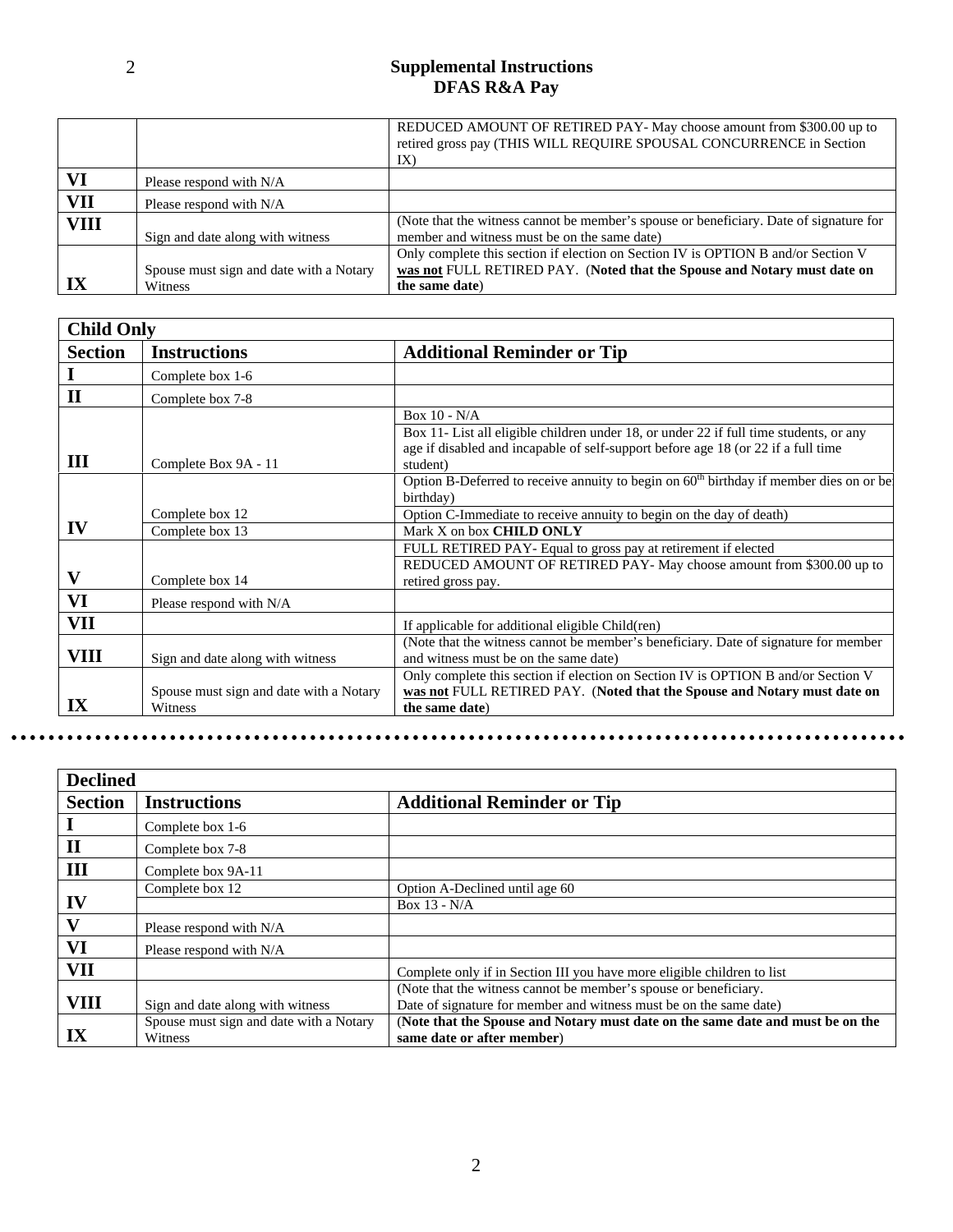# **Member married without Child(ren) may choose**:

(1) Spouse Only or (2) Declined

| <b>Spouse Only</b> |                                         |                                                                                                                                        |
|--------------------|-----------------------------------------|----------------------------------------------------------------------------------------------------------------------------------------|
| <b>Section</b>     | <b>Instructions</b>                     | <b>Additional Reminder or Tip</b>                                                                                                      |
|                    | Complete box 1-6                        |                                                                                                                                        |
| $\mathbf{I}$       | Complete box 7-8                        |                                                                                                                                        |
| III                | Complete box 9A-10                      | Box 11- Please respond with N/A                                                                                                        |
| IV                 |                                         | Option B-Deferred to receive annuity to begin on $60th$ birthday if member dies on or before<br>birthday)                              |
|                    | Complete box 12                         | Option C-Immediate to receive annuity to begin on the day of death)                                                                    |
|                    | Complete box 13                         | Mark X on box <b>SPOUSE ONLY</b>                                                                                                       |
| $\mathbf v$        |                                         | FULL RETIRED PAY- Equal to gross pay at retirement if elected                                                                          |
|                    |                                         | REDUCED AMOUNT OF RETIRED PAY- May choose amount from \$300.00 up to                                                                   |
|                    | Complete box 14                         | retired gross pay (THIS WILL REQUIRE SPOUSAL CONCURRENCE in Section IX)                                                                |
| VI                 | Please respond with N/A                 |                                                                                                                                        |
| <b>VII</b>         | Please respond with N/A                 |                                                                                                                                        |
| <b>VIII</b>        | Sign and date along with witness        | (Note that the witness cannot be member's spouse or beneficiary. Date of signature for<br>member and witness must be on the same date) |
|                    |                                         | Only complete this section if election on Section IV is OPTION B and/or Section V was                                                  |
|                    | Spouse must sign and date with a Notary | not FULL RETIRED PAY. (Noted that the Spouse and Notary must date on the                                                               |
| IX                 | Witness                                 | same date)                                                                                                                             |

| <b>Declined</b> |                                         |                                                                                |
|-----------------|-----------------------------------------|--------------------------------------------------------------------------------|
| <b>Section</b>  | <b>Instructions</b>                     | <b>Additional Reminder or Tip</b>                                              |
|                 | Complete box 1-6                        |                                                                                |
| $\mathbf{I}$    | Complete box 7-8                        |                                                                                |
| III             | Complete box 9A-11                      |                                                                                |
|                 | Complete box 12                         | Option A-Declined until age 60                                                 |
| IV              |                                         | Box $13 - N/A$                                                                 |
|                 | Please respond with N/A                 |                                                                                |
| VI              | Please respond with N/A                 |                                                                                |
| VII             |                                         | Complete only if in Section III you have more eligible children to list        |
|                 |                                         | (Note that the witness cannot be member's spouse or beneficiary.               |
| VIII            | Sign and date along with witness        | Date of signature for member and witness must be on the same date)             |
|                 | Spouse must sign and date with a Notary | (Note that the Spouse and Notary must date on the same date and must be on the |
| IX              | Witness                                 | same date or after member)                                                     |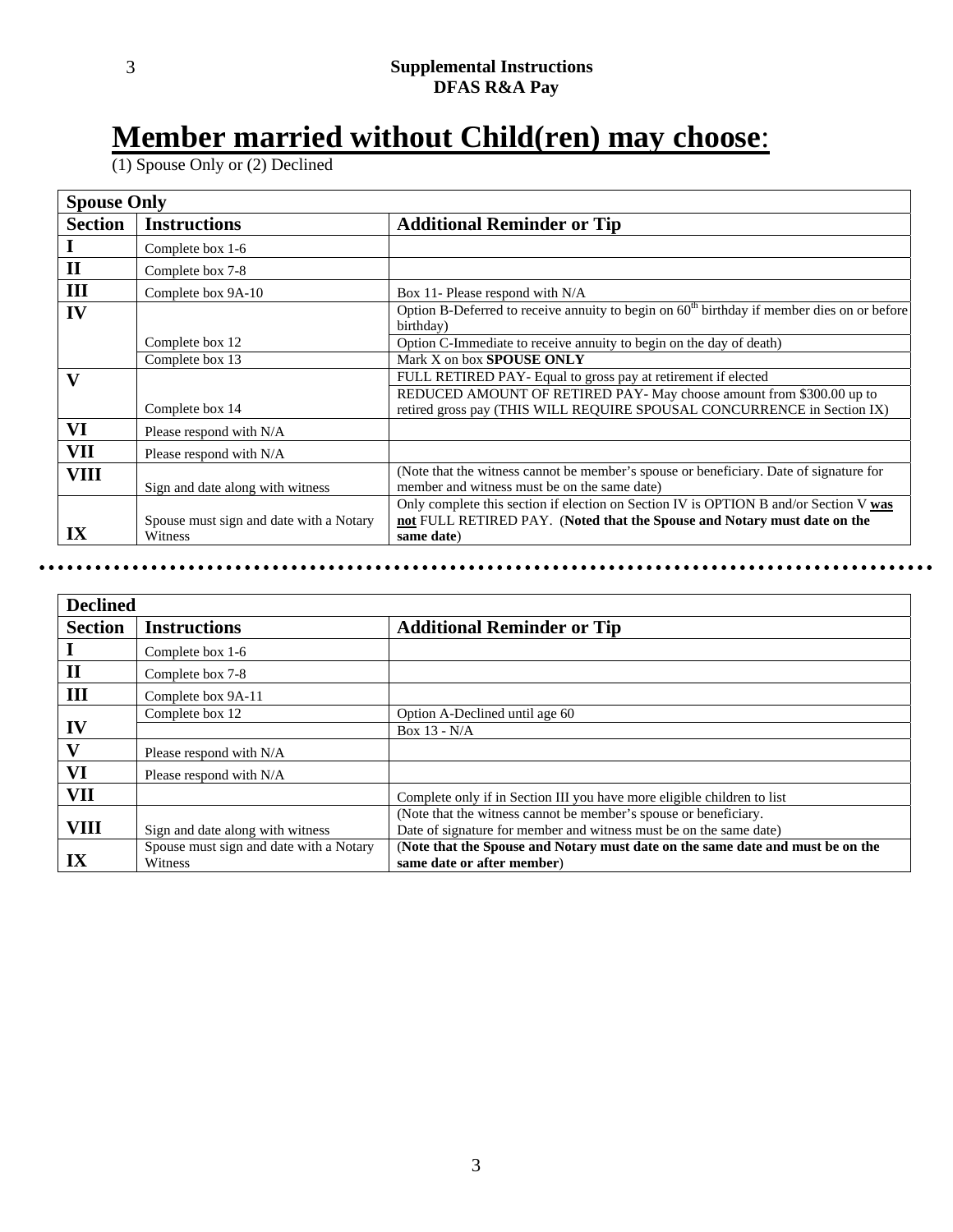# **Member unmarried with child(ren) may choose**:

(1) Child Only or (2) Declined

| <b>Child Only</b> |                                  |                                                                                                                                                                                                        |
|-------------------|----------------------------------|--------------------------------------------------------------------------------------------------------------------------------------------------------------------------------------------------------|
| <b>Section</b>    | <b>Instructions</b>              | <b>Additional Reminder or Tip</b>                                                                                                                                                                      |
|                   | Complete box 1-6                 |                                                                                                                                                                                                        |
| $\mathbf{I}$      | Complete box 7-8                 |                                                                                                                                                                                                        |
| Ш                 | Complete Box 9A - 11             | Box $10 - N/A$<br>Box 11- List all eligible children under 18, or under 22 if full time students, or any age if<br>disabled and incapable of self-support before age 18 (or 22 if a full time student) |
|                   | Complete box 12                  | Option B-Deferred to receive annuity to begin on 60 <sup>th</sup> birthday if member dies on or before<br>birthday)<br>Option C-Immediate to receive annuity to begin on the day of death)             |
| IV                | Complete box 13                  | Mark X on box CHILD ONLY                                                                                                                                                                               |
| $\mathbf v$       | Complete box 14                  | FULL RETIRED PAY- Equal to gross pay at retirement if elected<br>REDUCED AMOUNT OF RETIRED PAY- May choose amount from \$300.00 up to<br>retired gross pay.                                            |
| VI                | Please respond with N/A          |                                                                                                                                                                                                        |
| <b>VII</b>        |                                  | If applicable for additional eligible Child(ren)                                                                                                                                                       |
| VIII              | Sign and date along with witness | (Note that the witness cannot be member's beneficiary. Date of signature for member<br>and witness must be on the same date)                                                                           |
| IX                | N/A                              |                                                                                                                                                                                                        |

| <b>Declined</b>         |                                         |                                                                         |
|-------------------------|-----------------------------------------|-------------------------------------------------------------------------|
| <b>Section</b>          | <b>Instructions</b>                     | <b>Additional Reminder or Tip</b>                                       |
|                         | Complete box 1-6                        |                                                                         |
| $\mathbf{I}$            | Complete box 7-8                        |                                                                         |
| III                     | Complete box 9A-11                      |                                                                         |
|                         | Complete box 12                         | Option A-Declined until age 60                                          |
| IV                      |                                         | Box $13 - N/A$                                                          |
| V                       | Please respond with N/A                 |                                                                         |
| VI                      | Please respond with N/A                 |                                                                         |
| <b>VII</b>              |                                         | Complete only if in Section III you have more eligible children to list |
|                         |                                         | (Note that the witness cannot be member's spouse or beneficiary.        |
| <b>VIII</b>             | Sign and date along with witness        | Date of signature for member and witness must be on the same date)      |
|                         | Spouse must sign and date with a Notary | (Note that the Spouse and Notary must date on the same date and must be |
| $\mathbf{I} \mathbf{X}$ | Witness                                 | on the same date or after member)                                       |